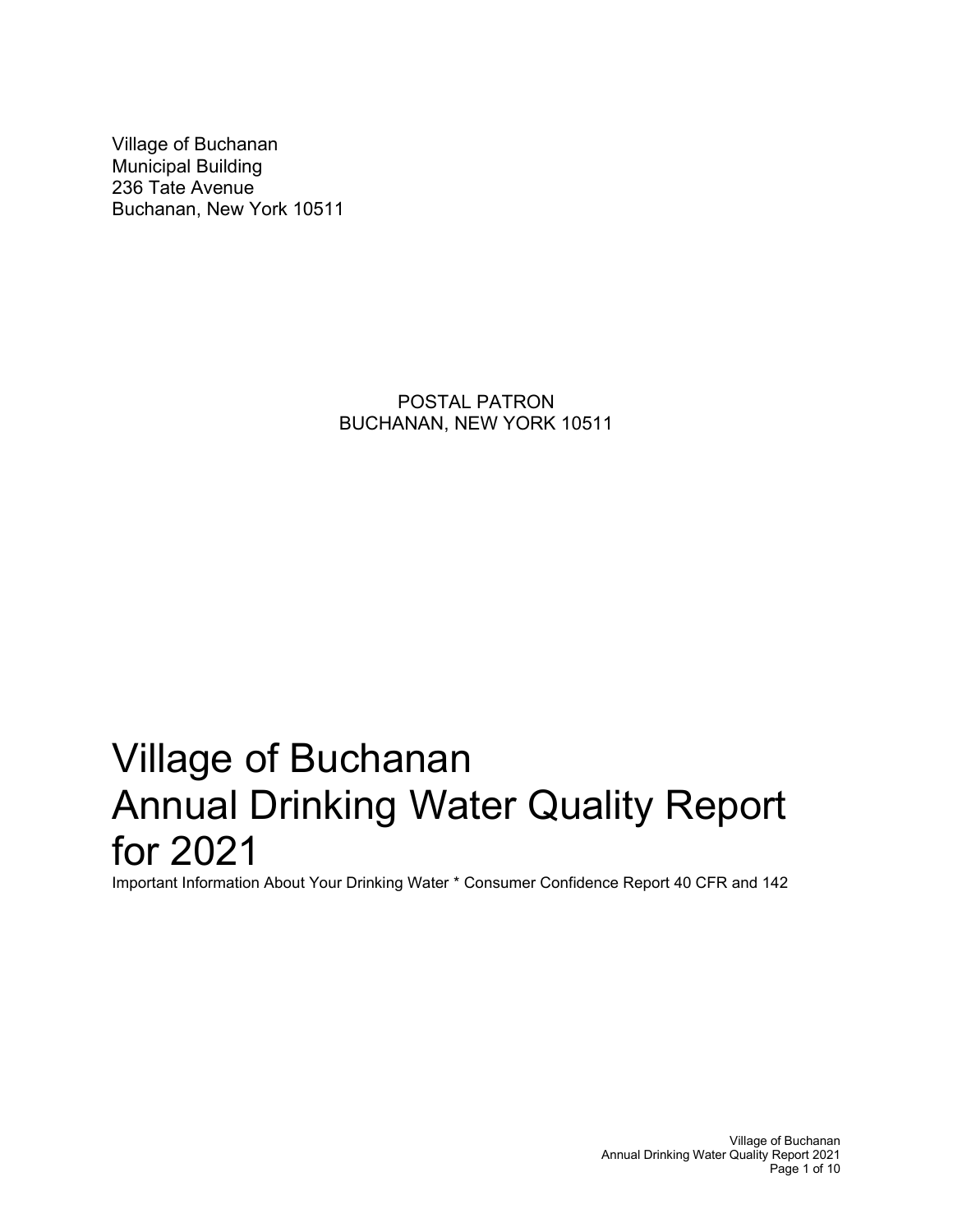# *Annual Drinking Water Quality Report for 2021 Village of Buchanan 236 Tate Avenue, Buchanan, New York 10511 (Public Water Supply ID#5903422)*

#### **INTRODUCTION**

To comply with State regulations, the Village of Buchanan, will be annually issuing a report describing the quality of your drinking water. The purpose of this report is to raise your understanding of drinking water and awareness of the need to protect our drinking water sources. The Village of Buchanan purchases water from the Montrose Improvement District (MID) and the City of Peekskill. Last year, your tap water met all State drinking water health standards. We are proud to report that our system did not violate a maximum contaminant level or any other water quality standard. The City if Peekskill was however issued a violation for failing to perform the annual Principal Organic Chemicals sample (POCs) from source (raw) water tap within the required time period. The details of this violation and the testing results are explained in the "Is Our Water System Meeting Other Rules That Govern Operations" section of this report. This report provides an overview of last year's water quality. Included are details about where your water comes from, what it contains, and how it compares to State standards.

If you have any questions about this report or concerning your drinking water, please contact Marcus Serrano, Village Administrator, at (914) 737-1033. We want you to be informed about your drinking water. If you want to learn more, please attend any of our regularly scheduled Village Board meetings. The meetings are generally held on the first Monday of each month at 7:30 p.m. in the Municipal Building located at 236 Tate Avenue.

The MID AWQR for 2021 and additional information is available by contacting the Northern Westchester Joint Water Works Office located at 2065 East Main Street, Cortlandt Manor, New York 10567, Phone: (914) 737-5380. The City of Peekskill AWQR for 2021 and additional information is available by contacting the Water & Sewer Superintendent, David Rambo, at City Hall, 840 Main Street, Peekskill, New York 10566, Phone: (914) 734-4152.

#### **WHERE DOES OUR WATER COME FROM?**

In general, the sources of drinking water (both tap water and bottled water) include rivers, lakes, streams, ponds, reservoirs, springs, and wells. As water travels over the surface of the land or through the ground, it dissolves naturally occurring minerals and, in some cases, radioactive material, and can pick up substances resulting from the presence of animals or from human activities. Contaminants that may be present in source water include: microbial contaminants; inorganic contaminants; pesticides and herbicides; organic chemical contaminants; and radioactive contaminants. In order to ensure that tap water is safe to drink, the State and the EPA prescribe regulations which limit the amount of certain contaminants in water provided by public water systems. The State Health Department's and the FDA's regulations establish limits for contaminants in bottled water which must provide the same protection for public health.

#### **BUCHANAN'S DRINKING WATER SOURCES**

The Village of Buchanan purchases all of its water from the Montrose Improvement District (MID) and the City of Peekskill. The total volume of water purchased by the Village of Buchanan in 2021 was 462.1.8 million gallons. Of this amount, 315.0 million gallons, or 68.2%, was purchased from the Montrose Improvement District, with the remainder, 147.1 million gallons, or 31.8%, purchased from the City of Peekskill. The average amount of water that is purchased daily is 1.27 million gallons.

#### **Montrose Improvement District**

The MID source of water is the Catskill Aqueduct, which is located in the Town of Cortlandt. The MID's source of supply is New York City's Catskill Aqueduct which is fed from the Ashokan Reservoir located in the Catskill Mountains. New York City has also produced an Annual Supply and Quality Statement, which is available at the New York City Department of Environmental Protection web site at [http://www.nyc.gov/html/dep/html/drinking\\_water/wsstate.shtml.](http://www.nyc.gov/html/dep/html/drinking_water/wsstate.shtml) The Northern Westchester Joint Water Works' Catskill Water Treatment Plant produces potable water from this source. During 2021, MID did not experience any restriction of the water source. Water is treated with the following processes prior to distribution: pH adjustment, coagulation, dissolved air flotation, filtration, chlorine disinfection, and corrosion control. A connection with the City of Peekskill water system is maintained as a supplementary water supply. In addition, treated water from the Amawalk Water Treatment Plant on Route 35, in Somers, can be used as an emergency water supply via the Yorktown 24" transmission main. The Village of Buchanan purchases water from the MID through a metered connection.

#### **City of Peekskill**

Peekskill has two (2) sources of water, both of which are surface waters. Peekskill's year-round major source originates in the Town of Putnam Valley. The second is an emergency source from a neighboring community, via the Catskill Aqueduct, which can be used should the primary source be unavailable. During 2021, our system did not experience any restriction of our water source. The water is pumped to the Campfield Reservoir in Peekskill, where it is then treated with coagulants, flocculated, dissolved air flotation, filtered, and disinfected. The pH is then adjusted for corrosion control prior to distribution. The Village of Buchanan purchases water from the City of Peekskill through a metered connection.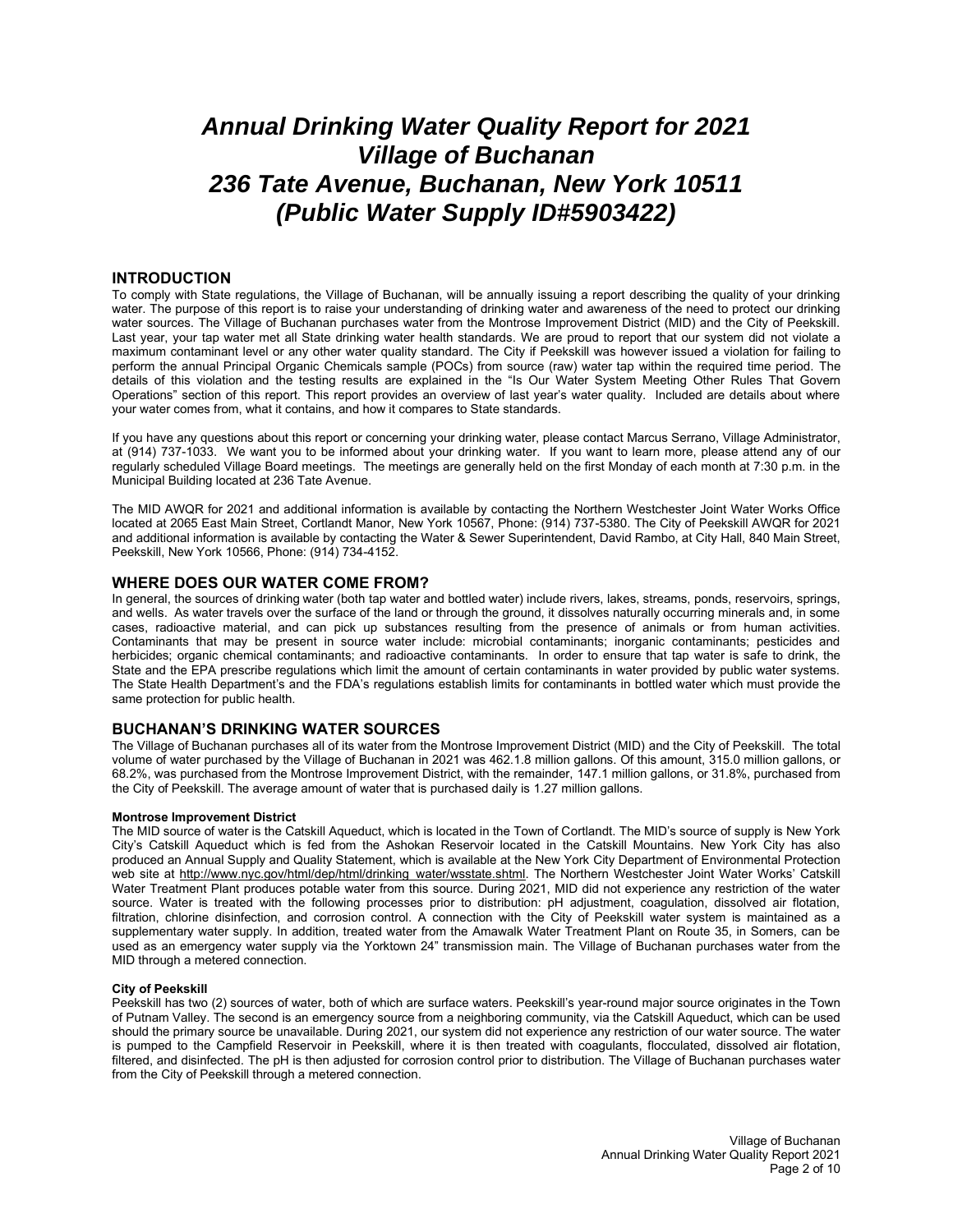# **SOURCE WATER ASSESSMENT**

#### **Montrose Improvement District**

The New York State Department of Health (NYSDOH) has evaluated the susceptibility of water supplies statewide for potential contamination under the Source Water Assessment Program (SWAP), and their findings are summarized in the paragraphs below. It is important to stress that these assessments were created using available information and only estimate the potential for source water contamination. Elevated susceptibility ratings do not mean that source water contamination has or will occur for our Public Water Supply(s) (PWS). This PWS provides treatment and regular monitoring to ensure the water delivered to consumers meets all applicable standards.

This PWS obtains water from the New York City water supply system. Water either comes from the Catskill/Delaware watersheds east of the Hudson River and/or from the Croton watershed in Putnam and Westchester counties. The New York City Department of Environmental Protection (DEP) implements a series of programs to evaluate and protect source water quality within these watersheds. Their efforts focus on three important program areas: the enforcement of strengthened Watershed Rules and Regulations; the acquisition and protection of watershed lands; and implementation of partnership programs that target specific sources of pollution in the watersheds.

Due to these intensive efforts, the SWAP methodologies applied to the rest of the state were not applied for this PWS. Additional information on the water quality and protection efforts in these New York City watersheds can be found at DEP's web site [www.nyc.gov/dep/watershed.](http://www.nyc.gov/dep/watershed)

Specifically, this PWS obtains its water from the Catskill/Delaware watersheds east of the Hudson. The reservoirs in this mountainous rural area are relatively deep with little development along their shorelines. The main water quality concerns associated with land cover is agriculture, which can contribute microbial contaminants, pesticides, and algae producing nutrients. There are also a number of other discrete facilities, such as landfills, chemical bulk storages, etc. that have the potential to impact local water quality, but large significant water quality problems associated with these facilities are unlikely due to the size of the watershed and surveillance and management practices.

#### **City of Peekskill**

The NYSDOH recently completed a Source Water Assessment Program (SWAP). This assessment found an elevated susceptibility to contamination for this source of drinking water. The amount of pasture in the assessment area results in a medium potential for protozoa contamination. There is also a moderate density of sanitary wastewater discharges which results in elevated susceptibility for nearly all contaminate categories. Non-sanitary wastewater discharges may also contribute to contamination. In addition, it appears that the total amount of sanitary wastewater discharged to surface water in this assessment area is high enough to further raise the potential for contamination (particularly protozoa). There is also noteworthy contamination susceptibility associated with other discrete contaminant sources, and these facility types include: landfills. Finally, it should be noted that relatively high flow velocities make brook or stream drinking water supplies highly sensitive to existing and new sources of microbial contamination. These reports do not address the safety or quality of treated finished potable tap water.

#### **FACTS AND FIGURES ABOUT BUCHANAN'S WATER DISTRIBUTION SYSTEM**

The Village water distribution system currently consists of approximately 9.5 miles of water main, 110 fire hydrants and 300 gate valves, which can be used to control, isolate and regulate the water system. The Village provides water to approximately 2,200 residents and four major water consumers: Entergy Nuclear Indian Point 2 LLC, Entergy Nuclear Indian Point 3 LLC, Lafarge Gypsum, and Westchester Industrial Complex. These four consumers used approximately 312.5 million gallons, or approximately 67.6% of the total amount purchased by the Village in 2021. The remaining amount, or approximately 32.4%, is sold to Village residents and smaller commercial users for general domestic use and unaccounted for water, which is typically lost to hydrant flushing, fire fighting, street cleaning and leakage. The Village provides water to approximately 2,200 residents through 740 service connections. In 2021, the average annual water bill for a residential user was approximately \$775.

#### **ARE THERE CONTAMINANTS IN OUR DRINKING WATER?**

As the State regulations require, our drinking water is routinely tested for numerous contaminants. These contaminants include: total coliform, turbidity, inorganic compounds, nitrate, nitrite, lead and copper, volatile organic compounds, total trihalomethanes, haloacetic acids, radiological and synthetic organic compounds. The Tables presented on pages 4 through 8 depict which compounds were detected in your drinking water. The State allows us to test for some contaminants less than once per year because the concentrations of these contaminants do not change frequently. Some of our data, though representative, are more than one year old.

Since the Village of Buchanan does not produce the drinking water supplied to its residents, the majority of the quality testing is performed by the MID and the City of Peekskill. The Village however, monitors certain contaminants in the water that is delivered to its residents. Quality tests are periodically taken at locations throughout the Village and tested in accordance with State and Federal regulations. All test results indicate that the water meets or exceeds both the State and Federal requirements. Complete water quality testing results are available for review at the Village Hall, 236 Tate Avenue, Buchanan, New York.

It should be noted that all drinking water, including bottled drinking water, may be reasonably expected to contain at least small amounts of some contaminants. The presence of contaminants does not necessarily indicate that water poses a health risk. More information about contaminants and potential health effects can be obtained by calling the EPA's Safe Drinking Water Hotline (800 426-4791), [www.epa.gov/safewater](http://www.epa.gov/safewater) or the Westchester County Health Department at (914) 813-5000[, www.westchester.gov/health.](http://www.westchester.gov/health) Listed below please find Tables of Detected Contaminants. Table 1 is for the Village of Buchanan, Table 2 is for the Montrose Improvement District (MID), and Table 3 is for the City of Peekskill Water Department.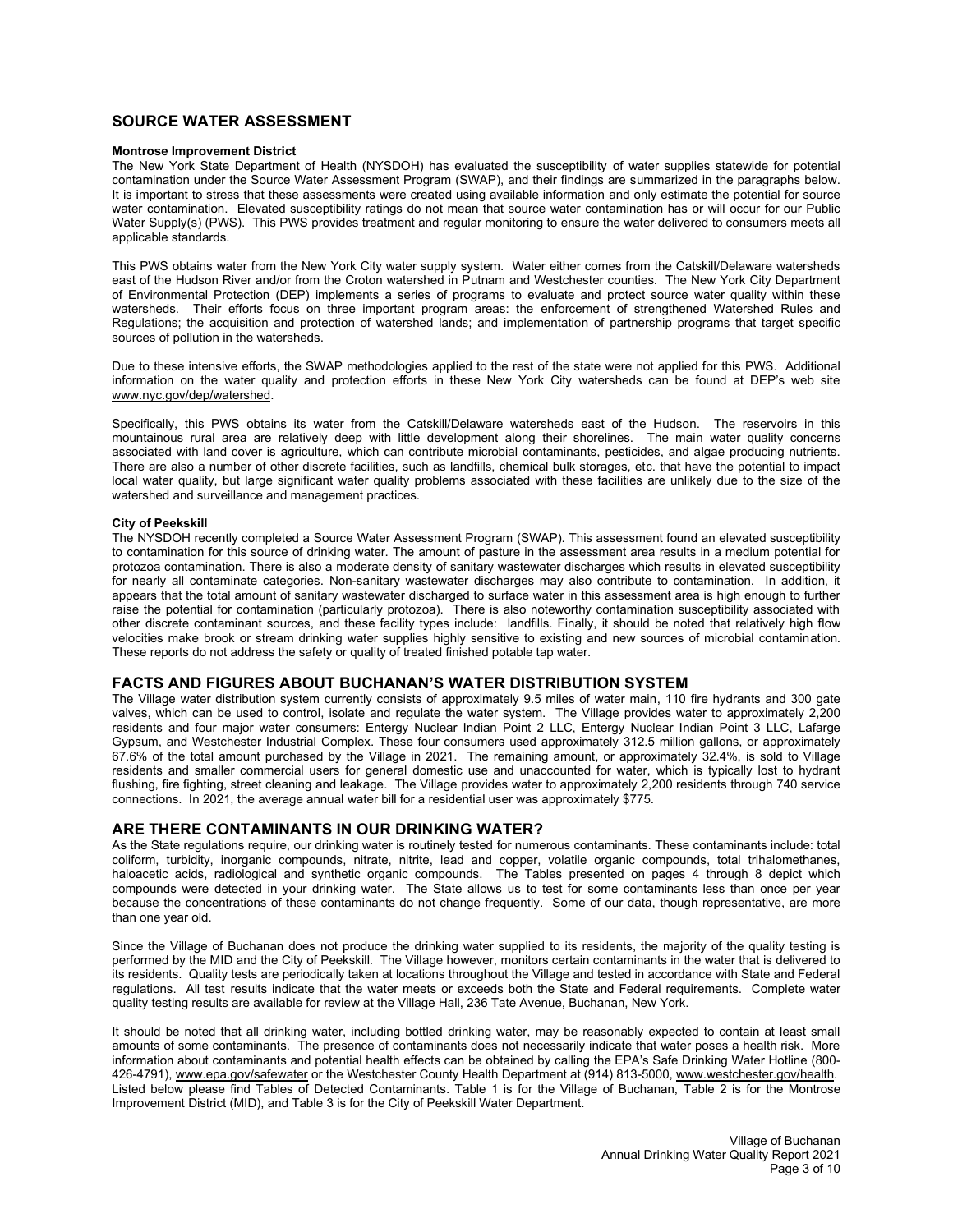| TABLE OF DETECTED CONTAMINANTS (TABLE 1 - VILLAGE OF BUCHANAN)                                                                        |                                        |                                                      |                                                  |                                                   |              |                                               |                                                                                                                                                                          |
|---------------------------------------------------------------------------------------------------------------------------------------|----------------------------------------|------------------------------------------------------|--------------------------------------------------|---------------------------------------------------|--------------|-----------------------------------------------|--------------------------------------------------------------------------------------------------------------------------------------------------------------------------|
| <b>CONTAMINANT</b>                                                                                                                    | <b>VIOLA-</b><br><b>TION</b><br>YES/NO | DATE OF<br><b>SAMPLE</b>                             | LEVEL<br><b>DETECTED</b><br>(AVERAGE)<br>(RANGE) | <b>UNIT</b><br><b>MEASU</b><br>RE-<br><b>MENT</b> | <b>MCLG</b>  | <b>REGULATORY</b><br>LIMIT<br>(MCL, TT OR AL) | <b>LIKELY SOURCE</b><br>OF CONTAMINATION                                                                                                                                 |
| Turbidity <sup>1</sup>                                                                                                                | <b>No</b>                              | 5<br>days/week                                       | 0.23<br>$(0.02 - 0.54)$                          | <b>NTU</b>                                        | N/A          | <b>5.0 NTU</b>                                | Soil runoff                                                                                                                                                              |
| Copper <sup>2</sup>                                                                                                                   | <b>No</b>                              | $6/17/20-$<br>6/24/20                                | 153.0<br>$(30.4 - 205)$                          | $\mu$ g/l                                         | 1300         | AL 1300                                       | Corrosion Of household<br>plumbing systems,<br>erosion of natural deposits,<br>leaching from wood<br>preservatives.                                                      |
| Lead <sup>3</sup>                                                                                                                     | N <sub>0</sub>                         | $6/17/20 -$<br>6/24/20                               | $<$ LOQ                                          | µg/l                                              | $\mathbf{0}$ | <b>AL 15</b>                                  | Corrosion of household<br>plumbing systems,<br>erosion of natural deposits.                                                                                              |
| Total<br>Trihalomethanes<br>(TTHMs –<br>chloroform, bro-<br>modichlorometh-<br>ane, dibromo-<br>chloromethane.<br>and bromoform $)^4$ | <b>Yes</b><br>See<br>Note 4            | 03/02/2021<br>06/02/2021<br>09/02/2021<br>12/02/2021 | 30.03<br>$(7.39 -$<br>78.79)                     | $\mu$ g/l                                         | N/A          | <b>MCL 80</b>                                 | By-product of drinking water<br>chlorination needed to kill<br>harmful organisms; TTHM's<br>are formed when source<br>water contains large<br>amounts of organic matter. |
| <b>Haloacetic Acids</b><br>(HAA5's - mono-,<br>$di - 8$<br>trichloroacetic<br>acid, and mono-<br>and dibromo-<br>acetic acid)         | Yes<br>See<br>Note 4                   | 03/02/2021<br>06/02/2021<br>09/02/2021<br>12/02/2021 | 41.14<br>$(10.4 -$<br>72.28)                     | $\mu$ g/l                                         | N/A          | MCL <sub>60</sub>                             | By-product of drinking water<br>chlorination needed to kill<br>harmful organisms.                                                                                        |

#### **NOTES:**

- 1. Turbidity is a measure of the cloudiness of the water. We test it because it is a good indicator of the effectiveness of our filtration system. Our highest single turbidity measurement of 0.54 NTU for the year occurred on 7/20/21. The regulations require that 95% of the turbidity samples collected have measurements below 0.3 NTU.
- 2. The level presented represents the  $90<sup>th</sup>$  percentile of the ten (10) sites tested for copper in 2020. A percentile is a value on a scale of 100 that indicates the percent of a distribution that is equal to or below it. The 90<sup>th</sup> percentile is equal to or greater than 90% of the copper values detected at your water system. In this case, 10 samples were collected at your water system and the 90th percentile value was 153 μg/l. The action level for copper was not exceeded at any of the sites tested. The Village of Buchanan is currently in a three-year monitoring period.
- 3. The level presented represents the 90<sup>th</sup> percentile of the ten (10) sites tested for lead in 2020. A percentile is a value on a scale of 100 that indicates the percent of a distribution that is equal to or below it. The 90<sup>th</sup> percentile is equal to or greater than 90% of the lead values detected at your water system. In this case, 10 samples were collected at your water system and the  $90<sup>th</sup>$ percentile value was <Limit if Quantitation. The action level for lead was not exceeded at any of the 10 sites tested. If present, elevated levels of lead can cause serious health problems, especially for pregnant women and young children. Lead in drinking water is primarily from materials and components associated with service lines and home plumbing. The Village of Buchanan is responsible for providing high quality drinking water, but cannot control the variety of materials used in plumbing components. When your water has been sitting for several hours, you can minimize the potential for lead exposure by flushing your tap for 30 seconds to 2 minutes before using water for drinking or cooking. If you are concerned about lead in your water, you may wish to have your water tested. Information on lead in drinking water, testing methods, and steps you can take to minimize exposure is available from the Safe Drinking Water Hotline or at *<http://www.epa.gov/safewater/lead>*. The Village of Buchanan is currently in a three-year monitoring period.
- 4. TTHM's and HAA5's can be formed when source water contains large amounts of organic matter. See "Is Our Water System Meeting Other Rules That Govern Operations" on page 8 for a description of violation.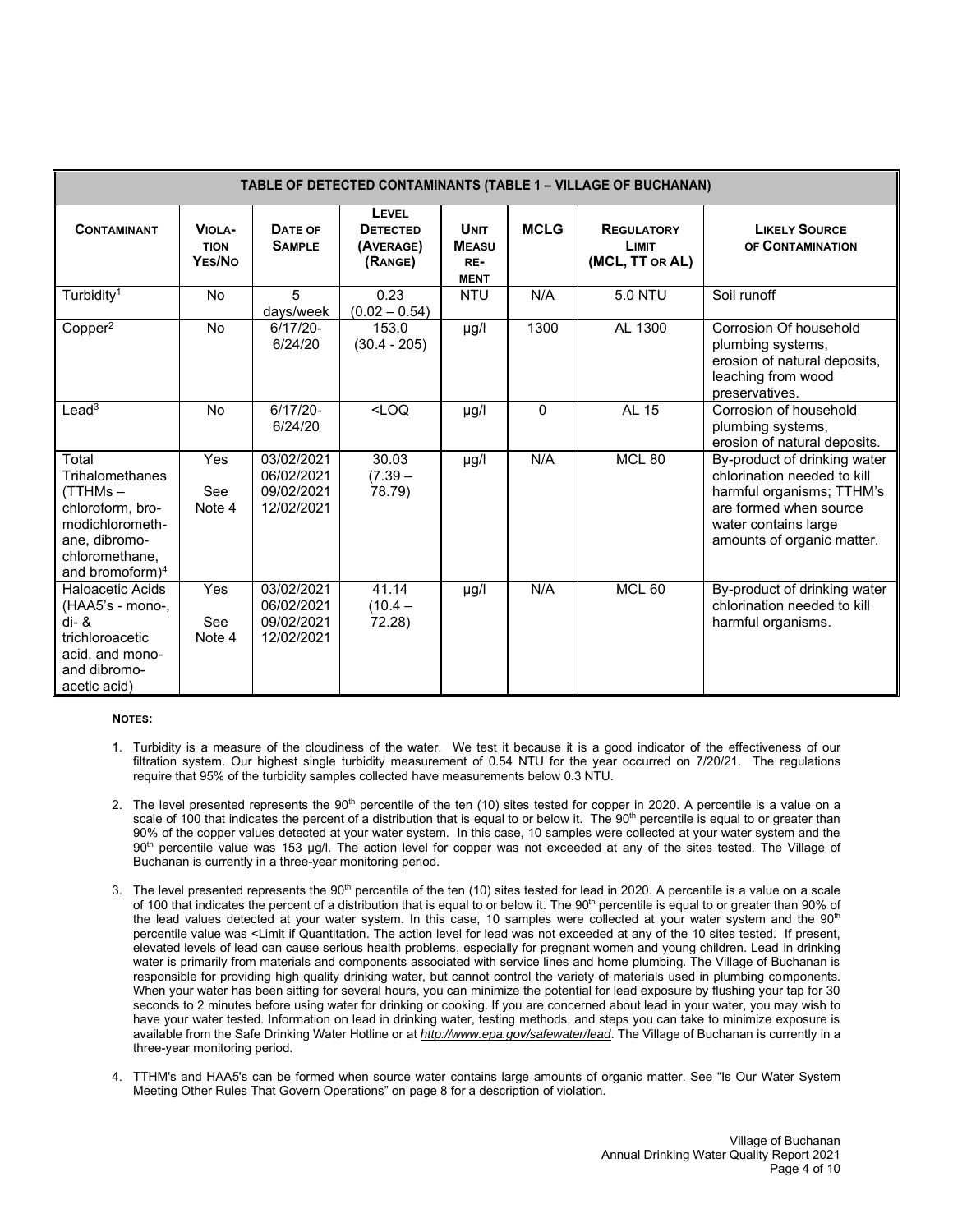| TABLE OF DETECTED CONTAMINANTS (TABLE 2 - MONTROSE IMPROVEMENT DISTRICT) |                                        |                          |                                                         |                                               |                |                                            |                                                                      |  |
|--------------------------------------------------------------------------|----------------------------------------|--------------------------|---------------------------------------------------------|-----------------------------------------------|----------------|--------------------------------------------|----------------------------------------------------------------------|--|
| <b>CONTAMINANT</b>                                                       | <b>VIOLA-</b><br><b>TION</b><br>YES/NO | DATE OF<br><b>SAMPLE</b> | <b>LEVEL</b><br><b>DETECTED</b><br>(AVERAGE)<br>(RANGE) | <b>UNIT</b><br><b>MEASUR</b><br><b>E-MENT</b> | <b>MCLG</b>    | <b>REGULATORY LIMIT</b><br>(MCL, TT OR AL) | <b>LIKELY SOURCE</b><br>OF CONTAMINATION                             |  |
| Inorganic                                                                |                                        |                          |                                                         |                                               |                |                                            |                                                                      |  |
| Alkalinity                                                               | no                                     | $1/1 -$<br>12/31/21      | 21.6<br>$(13.3 - 73.0)$                                 | mg/l as<br>CaCO <sub>3</sub>                  | N/A            | N/A                                        | Naturally occurring.                                                 |  |
| Hardness                                                                 | no                                     | $1/1 -$<br>12/31/21      | 22.3<br>$(11.4 - 130.0)$                                | mg/l as<br>CaCO <sub>3</sub>                  | N/A            | N/A                                        | Naturally occurring.                                                 |  |
| <b>Barium</b>                                                            | no                                     | 6/4/21                   | 0.007                                                   | mg/l                                          | $\overline{2}$ | MCL <sub>2</sub>                           | Erosion of natural deposits.                                         |  |
| Chloride                                                                 | no                                     | 6/4/21                   | 11.7                                                    | mg/l                                          | N/A            | <b>MCL 250</b>                             | Naturally occurring or road<br>salt.                                 |  |
| Nitrate                                                                  | no                                     | 6/4/21                   | 0.05                                                    | mg/l                                          | 10             | <b>MCL 10</b>                              | Fertilizer run-off, septic tank<br>leaching, natural deposits.       |  |
| pH                                                                       | no                                     | $1/1 -$<br>12/31/21      | 7.66<br>$(7.21 - 8.58)$                                 | N/A                                           | N/A            | N/A                                        | N/A                                                                  |  |
| Phosphorus,<br>Ortho                                                     | no                                     | $1/1 -$<br>12/31/21      | 0.78<br>$(0.64 - 1.37)$                                 | mg/l                                          | N/A            | N/A                                        | Additive to prevent<br>corrosion.                                    |  |
| Sodium                                                                   | no                                     | 6/4/21                   | 7.91                                                    | mg/l                                          | N/A            | $(20)$ <sup>1</sup>                        | Naturally occurring, road<br>salt, water softening, animal<br>waste. |  |
| Microbiological                                                          |                                        |                          |                                                         |                                               |                |                                            |                                                                      |  |
| <b>Filtration</b><br>Turbidity <sup>2</sup>                              | no                                     | 4/26/21                  | 0.07<br>99.80%<br>$(0.04 - 0.7)$                        | <b>NTU</b>                                    | N/A            | TT=95% of<br>samples $< 0.3$<br><b>NTU</b> | Soil run-off.                                                        |  |
| <b>Radioactive</b>                                                       |                                        |                          |                                                         |                                               |                |                                            |                                                                      |  |
| Gross Alpha                                                              | no                                     | 8/13/2021                | $-0.322$<br>$+/-0.509$                                  | pCi/L                                         | 0              | 15 pCi/L                                   | Erosion of natural deposits.                                         |  |
| Gross Beta                                                               | no                                     | 8/13/2021                | 1.35<br>$+/- 0.941$                                     | pCi/L                                         | $\pmb{0}$      | 50 pCi/ $L^3$                              | Decay of natural deposits<br>and man-made emissions.                 |  |
| Combined<br>Radium 226 and<br>228                                        | no                                     | 8/13/2021                | 0.1961                                                  | pCi/L                                         | 0              | 5 pCi/L                                    | Erosion of natural deposits.                                         |  |
| <b>Total Uranium</b>                                                     | no                                     | 8/13/2021                | 0.016<br>$+/-0.001$                                     | ug/l                                          | 0              | 30 ug/l                                    | Erosion of natural deposits.                                         |  |

| Contaminant       | <b>Violation</b><br>yes/no | Date of<br><b>Sample</b> | Result<br>ng/l | <b>MCL</b><br>ng/l | #<br>sample<br>s | <b>Likely Source of</b><br>contaminant       |
|-------------------|----------------------------|--------------------------|----------------|--------------------|------------------|----------------------------------------------|
| 1,4 Dioxane       | no                         | 2/18/2021                | < 2.0          | 1000               | 4                | Released into the<br>environment from        |
|                   |                            | 6/04/2021                | 2.0            |                    |                  | commercial and<br>industrial sources and     |
|                   |                            | 8/12/2021                | 2.0            |                    |                  | is associated with<br>inactive and hazardous |
|                   |                            | 12/28/2021               | 2.0            |                    |                  | waste sites.                                 |
| <b>Total PFOA</b> | no                         | 2/18/2021                | < 2.0          | 10                 | 4                | Released into the<br>environment from        |
|                   |                            | 6/04/2021                | 2.0            |                    |                  | commercial and<br>industrial sources and     |
|                   |                            | 8/12/2021                | 2.0            |                    |                  | is associated with<br>inactive and hazardous |
|                   |                            | 12/28/2021               | 2.0            |                    |                  | waste sites.                                 |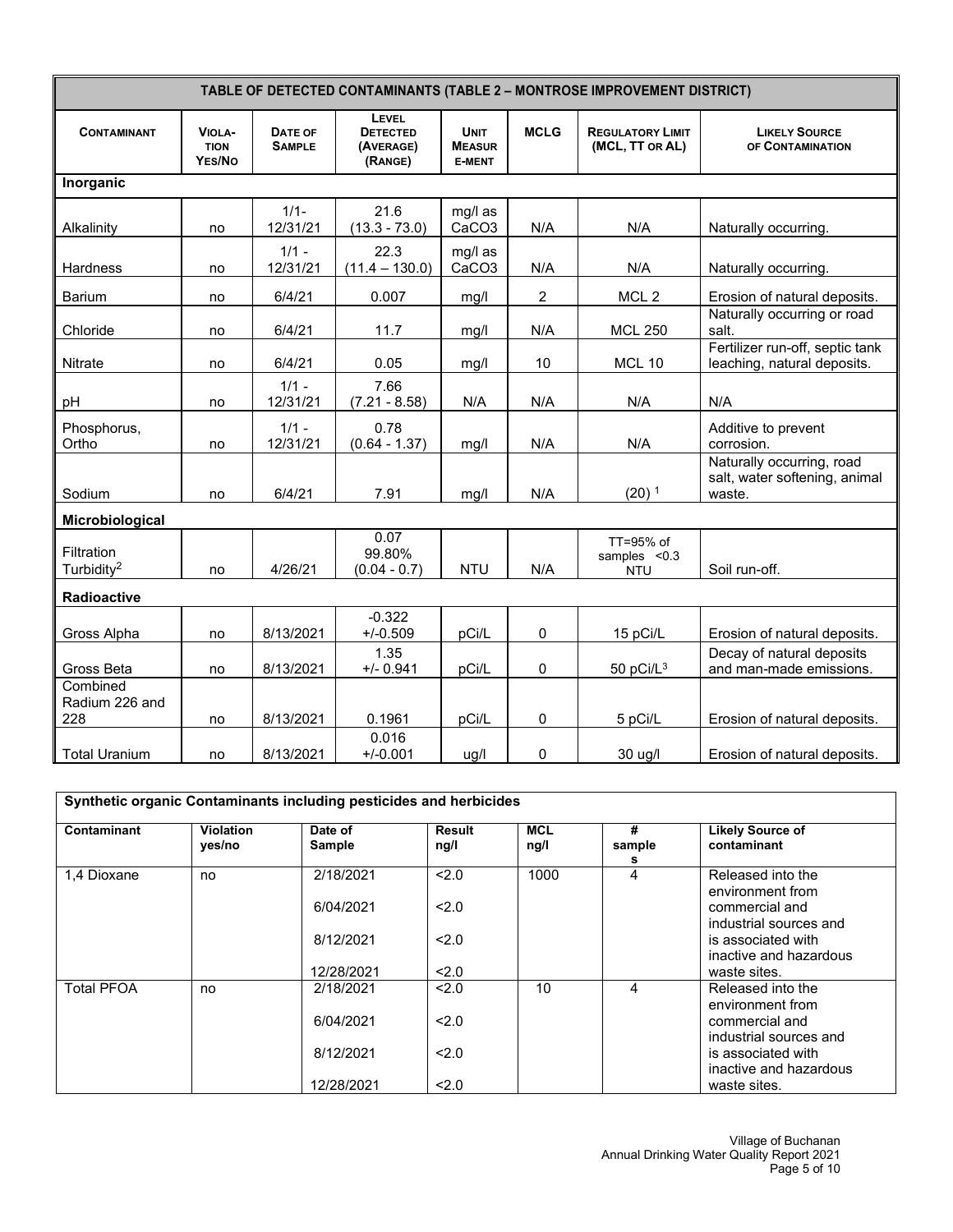| <b>Total PFOS</b> | no | 2/18/2021  | 2.0 | 10 | Released into the      |
|-------------------|----|------------|-----|----|------------------------|
|                   |    |            |     |    | environment from       |
|                   |    | 6/04/2021  | 2.0 |    | commercial and         |
|                   |    |            |     |    | industrial sources and |
|                   |    | 8/12/2021  | 2.0 |    | is associated with     |
|                   |    |            |     |    | inactive and hazardous |
|                   |    | 12/28/2021 | 2.0 |    | waste sites.           |

#### **NOTES:**

- 1. People on severely restricted sodium diets should not consume water containing more than 20 mg/L of sodium. Water containing more than 270 mg/L of sodium should not be used for drinking by people on moderately restricted sodium diets.
- 2. Turbidity is a good indicator of the effectiveness of our filtration system. This value is the highest single combined filter measurement. At least 95% of the samples collected must be less than or equal to 0.30 NTU. These measurements were taken at the water treatment plant.
- 3. The State considers 50 pCi/L to be the level of concern for beta particles.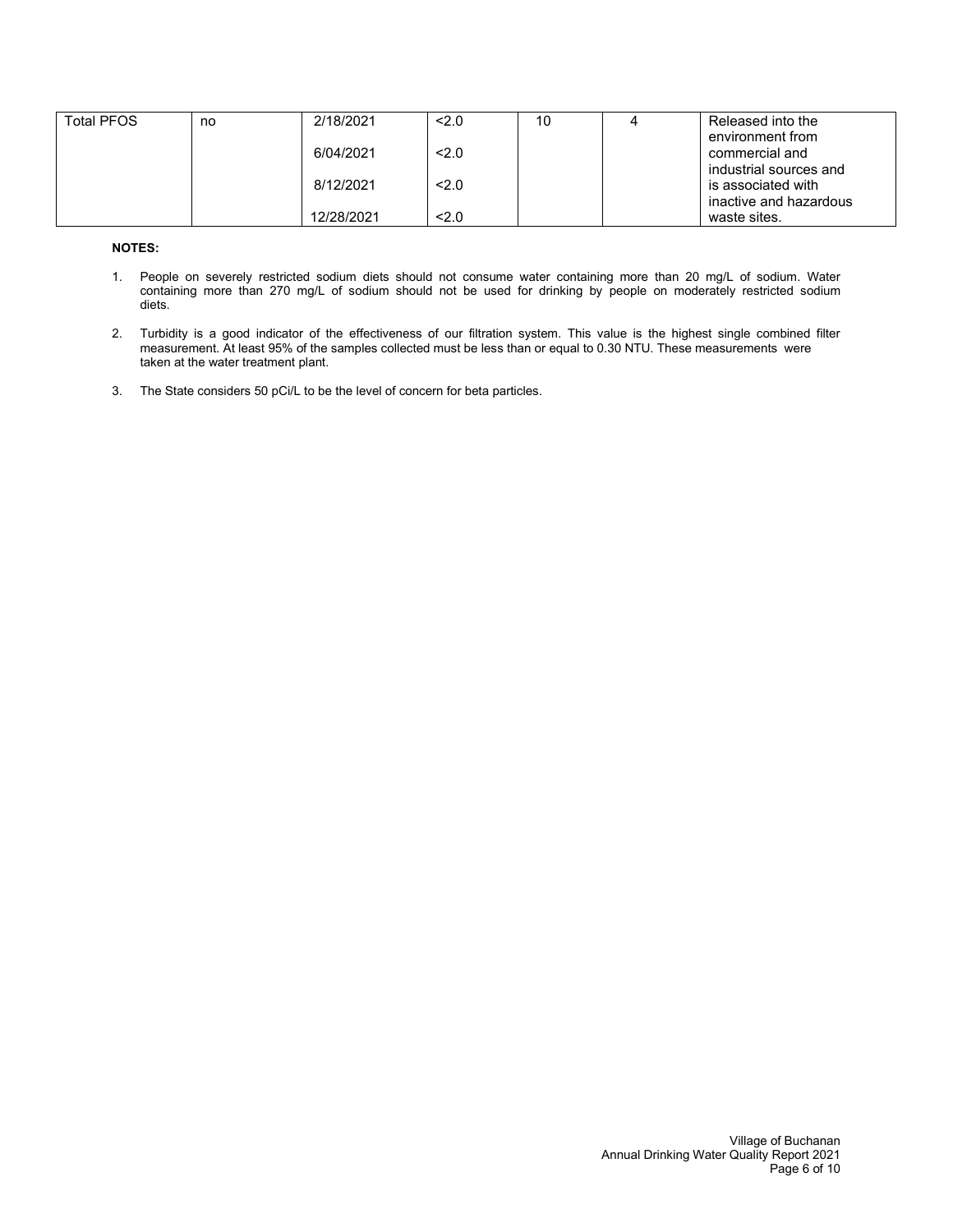| TABLE OF DETECTED CONTAMINANTS (TABLE 3 - CITY OF PEEKSKILL |                            |                          |                                                              |                                              |             |                                                  |                                                                                                                             |  |
|-------------------------------------------------------------|----------------------------|--------------------------|--------------------------------------------------------------|----------------------------------------------|-------------|--------------------------------------------------|-----------------------------------------------------------------------------------------------------------------------------|--|
| <b>CONTAMINANT</b>                                          | <b>VIOLATION</b><br>YES/No | DATE OF<br><b>SAMPLE</b> | <b>LEVEL</b><br><b>DETECTED</b><br><b>AVERAGE</b><br>(RANGE) | <b>UNIT</b><br><b>MEASURE</b><br><b>MENT</b> | <b>MCLG</b> | <b>REGULATORY</b><br>LIMIT<br>(MCL, TT OR<br>AL) | <b>LIKELY SOURCE</b><br>OF CONTAMINATION                                                                                    |  |
| <b>Microbiological Contaminants</b>                         |                            |                          |                                                              |                                              |             |                                                  |                                                                                                                             |  |
| Composite<br>Filter<br>Turbidity                            | No                         | Continuous               | 0.038<br>$(0.015 -$<br>0.097)                                | <b>NTU</b>                                   | N/A         | $TT = 0.30$<br><b>NTU</b>                        | Soil Runoff <sup>1</sup>                                                                                                    |  |
| <b>Total organic</b><br>carbon                              | No                         | Monthly                  | 2.48<br>$(1.9 - 3.1)$                                        | mg/l                                         | N/A         | <b>TT</b>                                        | Naturally present in<br>the environment.                                                                                    |  |
| <b>Inorganics</b>                                           |                            |                          |                                                              |                                              |             |                                                  |                                                                                                                             |  |
| <b>Barium</b>                                               | No                         | April 2021               | 0.044                                                        | mg/l                                         | 2.00        | <b>MCL 2.00</b>                                  | Discharge from drilling.<br>Waste discharge from<br>metal refineries.<br>Erosion of Natural<br>Deposits.                    |  |
| Chloride                                                    | No                         | April 2021               | 94                                                           | mg/l                                         | N/A         | <b>MCL 250</b>                                   | Naturally Occurring or<br>Indicative of Road Salt<br>Contamination.                                                         |  |
| <b>Nickel</b>                                               | <b>No</b>                  | April 2021               | 1.2                                                          | mg/l                                         | N/A         | N/A                                              |                                                                                                                             |  |
| <b>Nitrate</b>                                              | No                         | 4/15/21                  | 0.41                                                         | mg/l                                         | 10          | MCL 10                                           | Runoff from fertilizer<br>use; Leaching from<br>septic tanks, sewage;<br>Erosion of natural<br>deposits.                    |  |
| Odor                                                        | N <sub>0</sub>             | April 2021               | 1.0                                                          | T.O.N.                                       | N/A         | MCL <sub>3</sub>                                 | Organic or inorganic<br>pollutants originating<br>from municipal and<br>industrial waste<br>discharges; natural<br>sources. |  |
| Sodium                                                      | No                         | April 2021               | 59                                                           | mg/l                                         | N/A         | See<br>footnote <sup>2</sup>                     | Naturally occurring;<br>Road salt; Water<br>softeners; Animal<br>waste. <sup>2</sup>                                        |  |
| Sulfate                                                     | <b>No</b>                  | April 2021               | 25                                                           | mg/l                                         | N/A         | <b>MCL 250</b>                                   | Naturally occurring.                                                                                                        |  |

| Radiological                                                                                   |     |      |                              |         |   |            |                                                         |
|------------------------------------------------------------------------------------------------|-----|------|------------------------------|---------|---|------------|---------------------------------------------------------|
| Beta particle<br>and photon<br>activity from<br>manmade<br>radionuclides                       | No. | 2018 | 1.70<br>$(1.64 - 1.75)$      | pCi/L 9 | 0 | $MCL = 50$ | Decay of natural<br>deposits and man-<br>made emissions |
| Gross alpha<br>activity<br>(including)<br>radium-226 but<br>excluding<br>radon and<br>uranium) | No. | 2018 | 0.21<br>$(0.20 - 0.22)$      | pCi/L   | 0 | $MCL = 15$ | Erosion of natural<br>deposits                          |
| Combined<br>radium 226<br>and 228                                                              | No. | 2018 | 0.711<br>$(0.579 -$<br>0.843 | pCi/L   | 0 | $MCL = 5$  | Erosion of natural<br>deposits                          |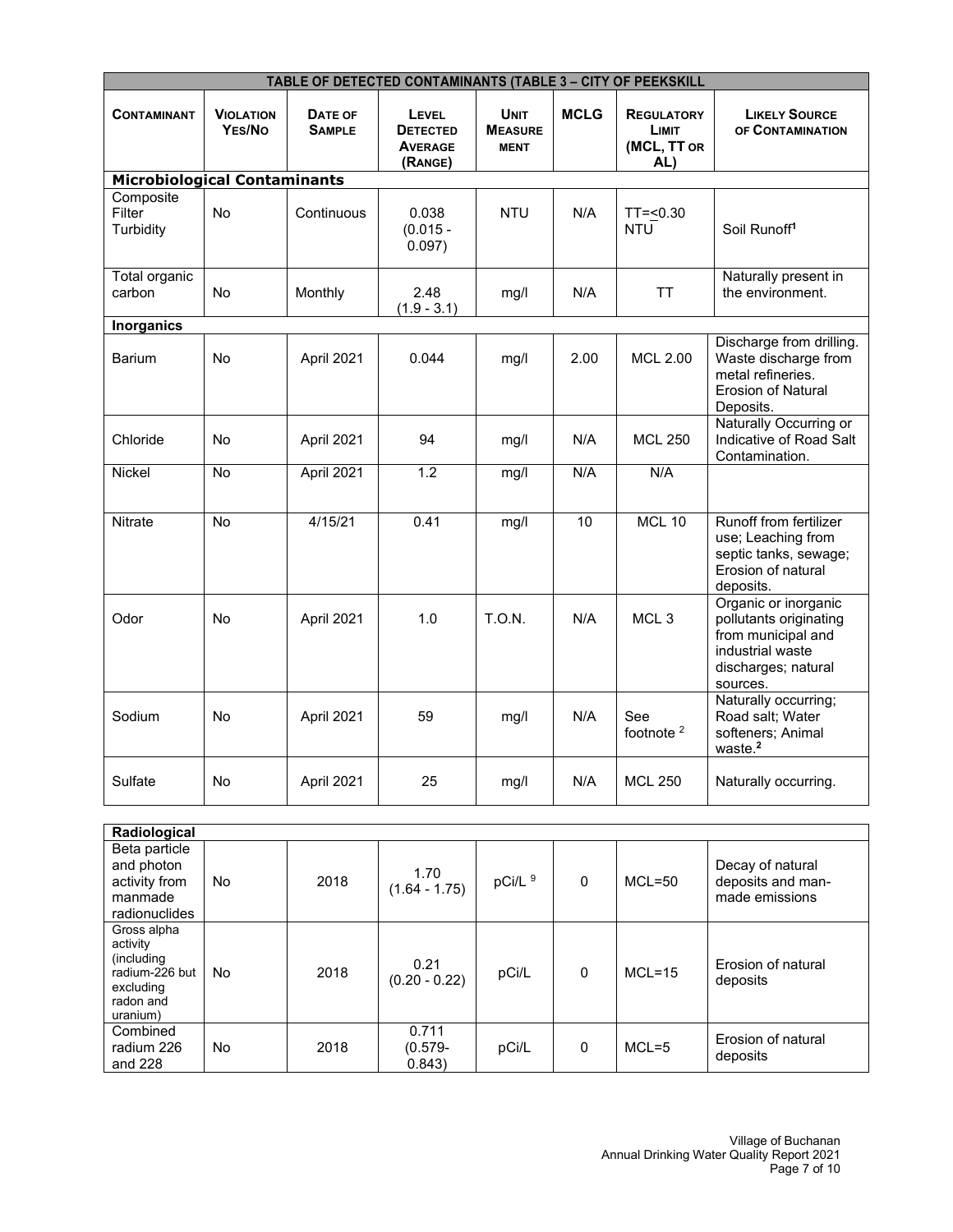| <b>CONTAMINANT</b> | <b>VIOLATION</b><br>YES/NO | DATE OF<br><b>SAMPLE</b>                          | LEVEL<br><b>DETECTED</b><br><b>AVERAGE</b><br>(RANGE) | <b>UNIT</b><br><b>MEASURE</b><br><b>MENT</b> | <b>MCLG</b> | <b>REGULATORY</b><br>LIMIT<br>(MCL, TT OR AL) | <b>LIKELY SOURCE</b><br>OF<br><b>CONTAMINATION</b>                                                             |
|--------------------|----------------------------|---------------------------------------------------|-------------------------------------------------------|----------------------------------------------|-------------|-----------------------------------------------|----------------------------------------------------------------------------------------------------------------|
| 1,4-Dioxane        | no                         | 2/17/2021<br>6/03/2021<br>8/17/2021<br>11/15/2021 | <b>ND</b>                                             | <b>PPB</b>                                   | N/A         | MCL 1                                         | Man-made<br>chemical used in<br>firefighting foam,<br>stain resistant<br>carpet,<br>semiconductor<br>coatings. |
| <b>PFAS</b>        | no                         | 2/17/2021<br>6/03/2021<br>8/17/2021<br>11/15/2021 | 4.67<br>$(3.95 - 5.69)$                               | <b>PPT</b>                                   | N/A         | <b>MCL 10</b>                                 | Man-made<br>chemical used in<br>firefighting foam,<br>stain resistant<br>carpet,<br>semiconductor<br>coatings. |
| <b>PFOS</b>        | no                         | 2/17/2021<br>6/03/2021<br>8/17/2021<br>11/15/2021 | 2.59<br>$(2.40 - 2.93)$                               | <b>PPT</b>                                   | N/A         | <b>MCL 10</b>                                 | Man-made<br>chemical used in<br>firefighting foam,<br>stain resistant<br>carpet,<br>semiconductor<br>coatings. |

#### **NOTES:**

- 1. Turbidity is a measure of the cloudiness of the water. We test it because it is a good indicator of the effectiveness of our filtration system. Turbidity has no health effects. A Treatment Technique violation occurs if > 5% of the composite filter effluent measurements taken each month exceeds the performance standard values.
- 2. Water containing more than 20 mg/l of sodium should not be used for drinking by people on severely restricted sodium diets. Water containing more than 270mg/l should not be used for drinking by people moderately restricted diets.

#### **DEFINITIONS:**

*Maximum Contaminant Level* **(**MCL): The highest level of a contaminant that is allowed in drinking water. MCLs are set as close to the MCLGs as feasible.

*Maximum Contaminant Level Goal* (MCLG): The level of a contaminant in drinking water below which there is no known or expected risk to health. MCLGs allow for a margin of safety.

Action Level (AL): The concentration of a contaminant, which, if exceeded, triggers treatment or other requirements, which a water system must follow.

*Treatment Technique* (TT): A required process intended to reduce the level of a contaminant in drinking water.

*Non-Detects* (ND): Laboratory analysis indicates that the constituent is not present.

*Nephelometric Turbidity Unit* (NTU): A measure of the clarity of water. Turbidity in excess of 5 NTU is just noticeable to the average person.

*Milligrams per liter* (mg/l): Corresponds to one part of liquid in one million parts of liquid. (parts per million - ppm).

*Micrograms per liter (ug/l):* Corresponds to one part of liquid in one billion parts of liquid. (parts per billion - ppb).

**Picocuries per liter** (pCi/L): A measure of the radioactivity in water.

*Maximum Residual Disinfectant (MRDL):* A level of disinfectant measured at a consumer's tap above which the possibility of unacceptable health effects exists.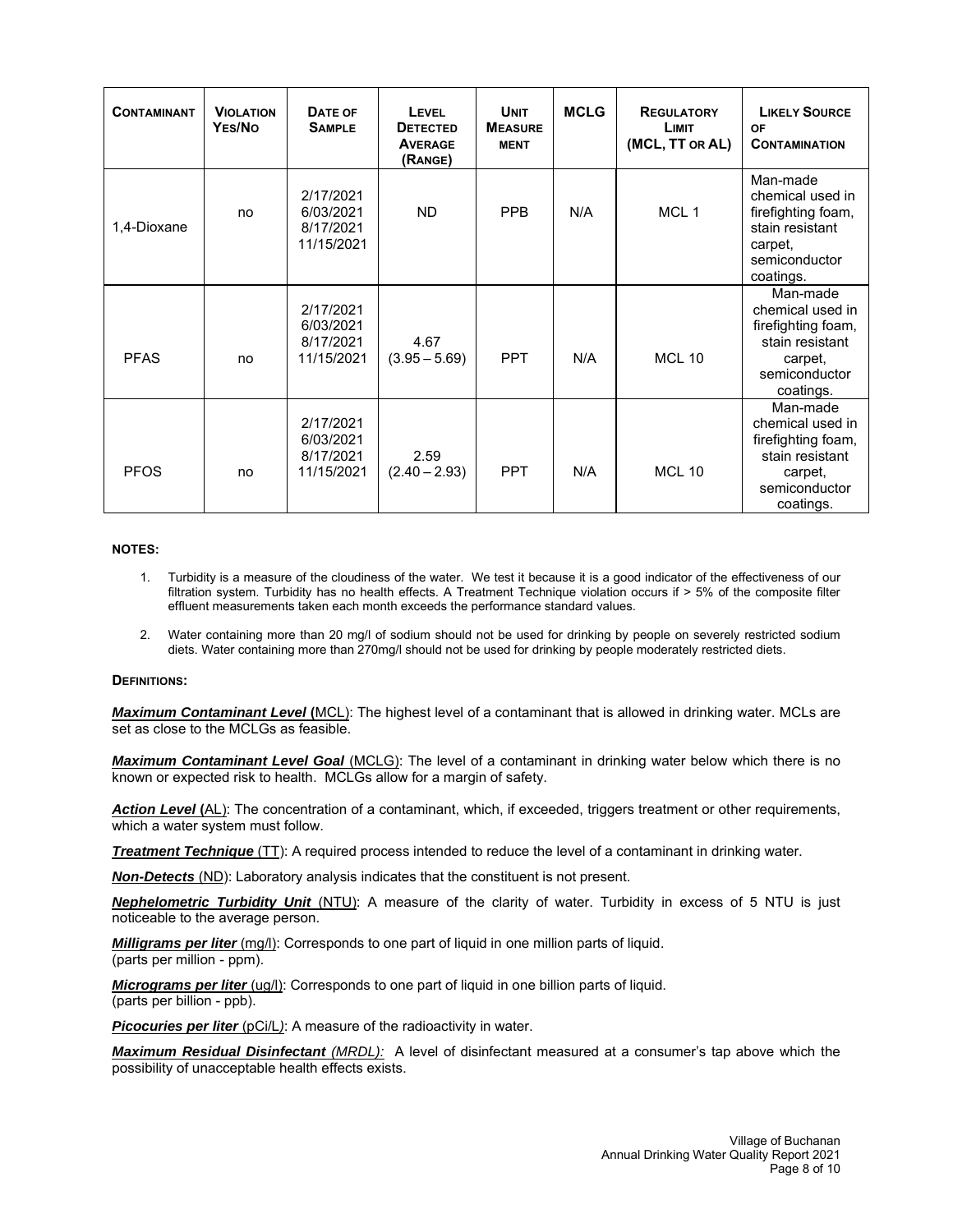*Maximum Residual Disinfectant Level Goal* (MRDLG): The level of a drinking water disinfectant below which there is no known or expected risk to health. MRDLGs do not reflect the benefits of the use of disinfectants to control microbial contamination.

#### **Testing was done for the following contaminants of which none were detected:**

| Antimony                           | Aldrin                     | 1,3-Dichlorobenzene       |
|------------------------------------|----------------------------|---------------------------|
| Beryllium                          | Benzo(a)pyrene             | 1,4-Dichlorobenzene       |
| Cadmium                            | <b>Butachlor</b>           | Dichlorodifluoromethane   |
| Chromium                           | Carbaryl                   | 1,1-Dichloroethane        |
| Cyanide                            | Dalapon                    | 1,2-Dichloroethane        |
| Mercury                            | Di(2-ethylhexyl) adipate   | 1,1-Dichloroethene        |
| Selenium                           | Di(2-ethylhexyl) phthalate | cis-1,2-Dichloroethene    |
| Silver                             | Dicamba                    | trans-1,2-Dichloroethene  |
| Thallium                           | Dieldrin                   | 1,2-Dichloropropane       |
| Fluoride                           | Dinoseb                    | 1,3-Dichloropropane       |
| Zinc                               | Hexachlorobenzene          | 2,2-Dichloropropane       |
| Color                              | Hexachlorocyclopentadiene  | 1,1-Dichloropropene       |
| <b>Nitrite</b>                     | 3-Hydroxycarbofuran        | cis-1,3-Dichloropropene   |
| <b>Total coliform</b>              | Methomyl                   | Trans-1,3-Dichloropropene |
| Escherichia coli (E. coli)         | Metolachlor                | ethylbenzene              |
| Vinyl chloride                     | Metribuzin                 | hexachlorobutadiene       |
| Methyl-tertiary-butyl-ether (MTBE) | Oxamyl vydate              | Isopropylbenzene          |
| Alachlor                           | Picloram                   | p-Isopropyltoluene        |
| Aldicarb                           | Propachlor                 | Methylene Chloride        |
| Aldicarb sulfoxide                 | Simazine                   | n-Propylbenzene           |
| Aldicarb sulfone                   | Benzene                    | Styrene                   |
| Atrazine                           | Bromobenzene               | 1,1,1,2-Tetrachloroethane |
| Carbofuran                         | Bromochloromethane         | 1,1,2,2-Tetrachloroethane |
| Chlordane                          | Bromomethane               | Tetrachloroethene         |
| Dibromochloropropane 2,4-D         | N-Butylbenzene             | Toluene                   |
| Endrin                             | Sec-Butylbenzene           | 1,2,3-Trichlorobenzene    |
| Heptachlor                         | Tert-Butylbenzene          | 1,2,4-Trichlorobenzene    |
| Heptachlor epoxide                 | Benzene                    | 1,1,1-Trichloroethane     |
| Lindane                            | Carbon Tetrachloride       | 1,1,2-Trichloroethane     |
| Methoxychlor                       | Chlorobenzene              | Trichloroethene           |
| Polychlorinated biphenyls          | Chloroethane               | Trichlorofluoromethane    |
| Pentachlorophenol                  | Chloromethane              | 1,2,3-Trichloropropane    |
| Toxaphene                          | 2-Chlorotoluene            | 1,2,4-Trimethylbenzene    |
| Lindane                            | 4-Chlorotoluene            | 1,3,5-Trimethylbenzene    |
| $2,4,5$ -TP (Silvex)               | Dibromomethane             | m-Xylene                  |
| Iron                               | 1,2-Dichlorobenzene        | o-Xylene                  |
| Chlorodifluoromethane              | Manganese                  | p-Xylene                  |
| $1,4$ -dioxane                     | 1,3-butadiene              | 1,2,3-trichloropropene    |
| <b>PFBS</b>                        | Cobalt                     | molybdenum                |
| <b>PFNA</b>                        | PFHpA                      | <b>PFHxS</b>              |
| <b>PFOA</b>                        | <b>PFOS</b>                |                           |
|                                    |                            |                           |

## **WHAT DOES THIS INFORMATION MEAN?**

As you can see from the table, our system had no violations. We have learned through our testing that some contaminants have been detected; however, these contaminants were detected below the level allowed by the State.

# **IS OUR WATER SYSTEM MEETING OTHER RULES THAT GOVERN OPERATIONS?**

The Westchester County Department of Health (W.C.D.H) determined that the City of Peekskill was in violation for the monitoring period beginning January 1, 2021 and ending December 31, 2021. This constituted noncompliance with Part 5, Subpart 5-1, Section 5-1.51 (C) and Section 5.1.52, Table 9B of the New York State Sanitary Code. While the drinking water sampling results indicated the drinking water met all State Drinking water standards, the City of Peekskill failed to perform the annual Principal Organic Chemicals sample (POCs) from source (raw) water tap for the monitoring period beginning January 1, 2021 and ending December